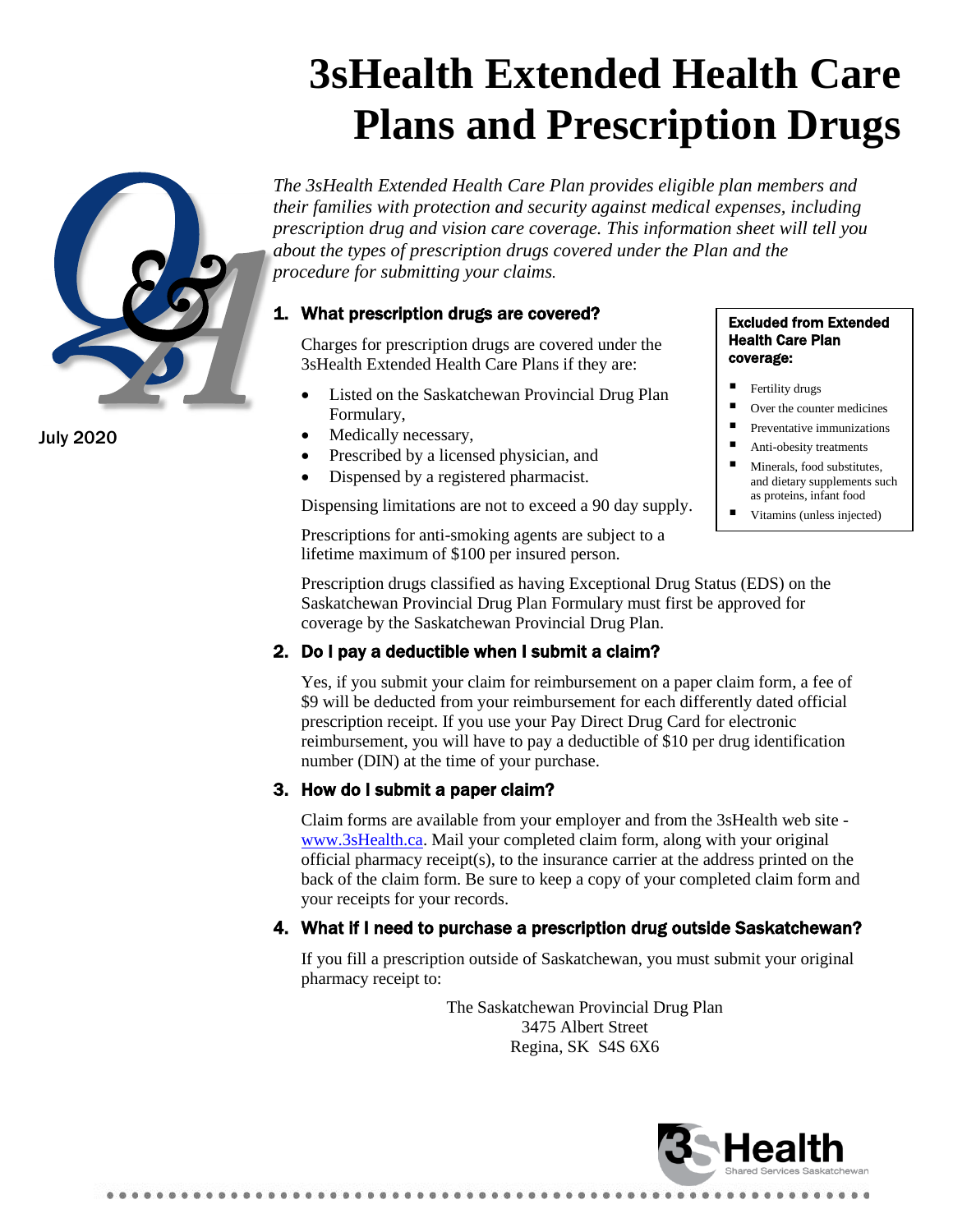The Saskatchewan Provincial Drug Plan will provide you with a statement which must be submitted for reimbursement along with your claim form to the 3sHealth Extended Health Care Plans.

#### 5. What happens if my prescription drug is classified as having Exceptional Drug Status (EDS)?

If your prescription drug is classified as having Exceptional Drug Status (EDS) on the Saskatchewan Drug Plan Formulary, it must be approved for coverage by the Saskatchewan Drug Plan before a claim may be submitted to the 3sHealth Extended Health Care Plans.

Only your physician or dentist can apply for approval on your behalf. In some cases, pharmacists may apply if they have sufficient medical information to process the claim. The Saskatchewan Provincial Drug Plan usually needs about 24 hours to process the request, and will notify both you and your physician or dentist by letter if coverage has been approved, and the time period for which coverage has been approved.

Once the drug is approved for coverage by the Saskatchewan Provincial Drug Plan, you may then submit a claim for reimbursement under the 3sHealth Extended Health Care Plan. You must attach a copy of the letter of approval that you received from the Saskatchewan Provincial Drug Plan to your claim form.

### 6. What happens if I submit a claim for an EDS prescription to the 3sHealth Extended Health Care Plans before it has been approved for coverage by the Saskatchewan Provincial Drug Plan?

If you submit a claim for reimbursement under the 3sHealth Extended Health Care Plans for an EDS drug before it has been approved for coverage by the Saskatchewan Provincial Drug Plan, your claim will be declined. Ask your doctor, dentist or pharmacist to apply for EDS approval on your behalf. If approval is granted, you may then re-submit your claim to the 3sHealth Extended Health Care Plans for reimbursement.

The majority of EDS requests are routinely backdated 30 days from the time the Saskatchewan Provincial Drug Plan receives the request from the physician. If you paid for the drug out-of-pocket in that time period, you may submit your receipt to the Saskatchewan Provincial Drug Plan for reimbursement. Once you have received your reimbursement from the Saskatchewan Provincial Drug Plan, you may submit a claim to the 3sHealth Extended Health Care Plans for any portion of the cost that was not covered.

#### More Questions?

......................

If you have more questions about a specific claim or about the benefits covered under the 3sHealth Extended Health Care Plans, please contact Canada Life at:

> *The Canada Life Assurance Company Regina Benefit Payments PO Box 4408 Regina, SK S4P 3W7*

*or call Canada Life's Automated Inquiry System at 1-866-408-0213.*

This publication has been developed as a general guide and does not supersede or replace the terms of the applicable plan policy.